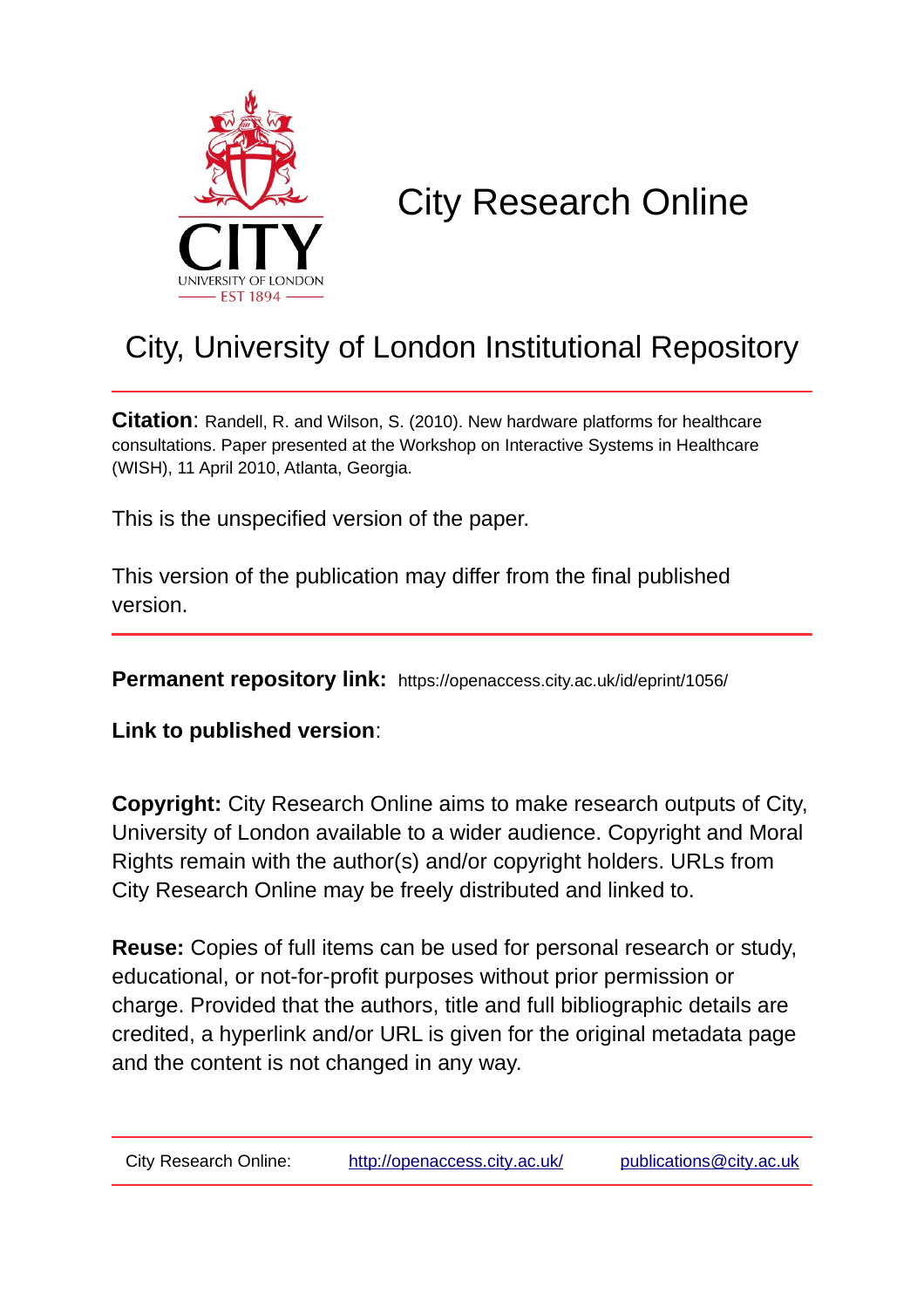### New hardware platforms for healthcare consultations

#### **Rebecca Randell**

Leeds Institute of Molecular Medicine University of Leeds St. James's University Hospital Leeds, LS9 7TF UK r.randell@leeds.ac.uk

#### **Stephanie Wilson**

Centre for HCI Design City University London, EC1V OHB UK steph@soi.city.ac.uk

#### **Abstract**

Innovative hardware platforms such as Mobile Clinical Assistants and tabletop computers are emerging that have the potential to significantly impact the interaction between clinician and patient. This position paper describes the results of interviews undertaken with General Practitioners as part of an experimental study to explore how innovative hardware platforms impact patient-clinician communication. We reflect on the lessons learnt from the study, both in terms of the implications for the design of such studies and possible directions for the introduction of new hardware technologies into healthcare consultations.

**Keywords** 

Healthcare, evaluation

### **ACM Classification Keywords**

H5.m. Information interfaces and presentation (e.g., HCI): Miscellaneous.

#### **Introduction**

Innovative hardware platforms such as Mobile Clinical Assistants (MCAs) and tabletop computers are emerging that have the potential to significantly impact the interaction between clinician and patient. Previous studies of the impact of IT on patient-clinician

Copyright is held by the author/owner(s). WISH 2010 April 11, 2010, Atlanta, Georgia, USA.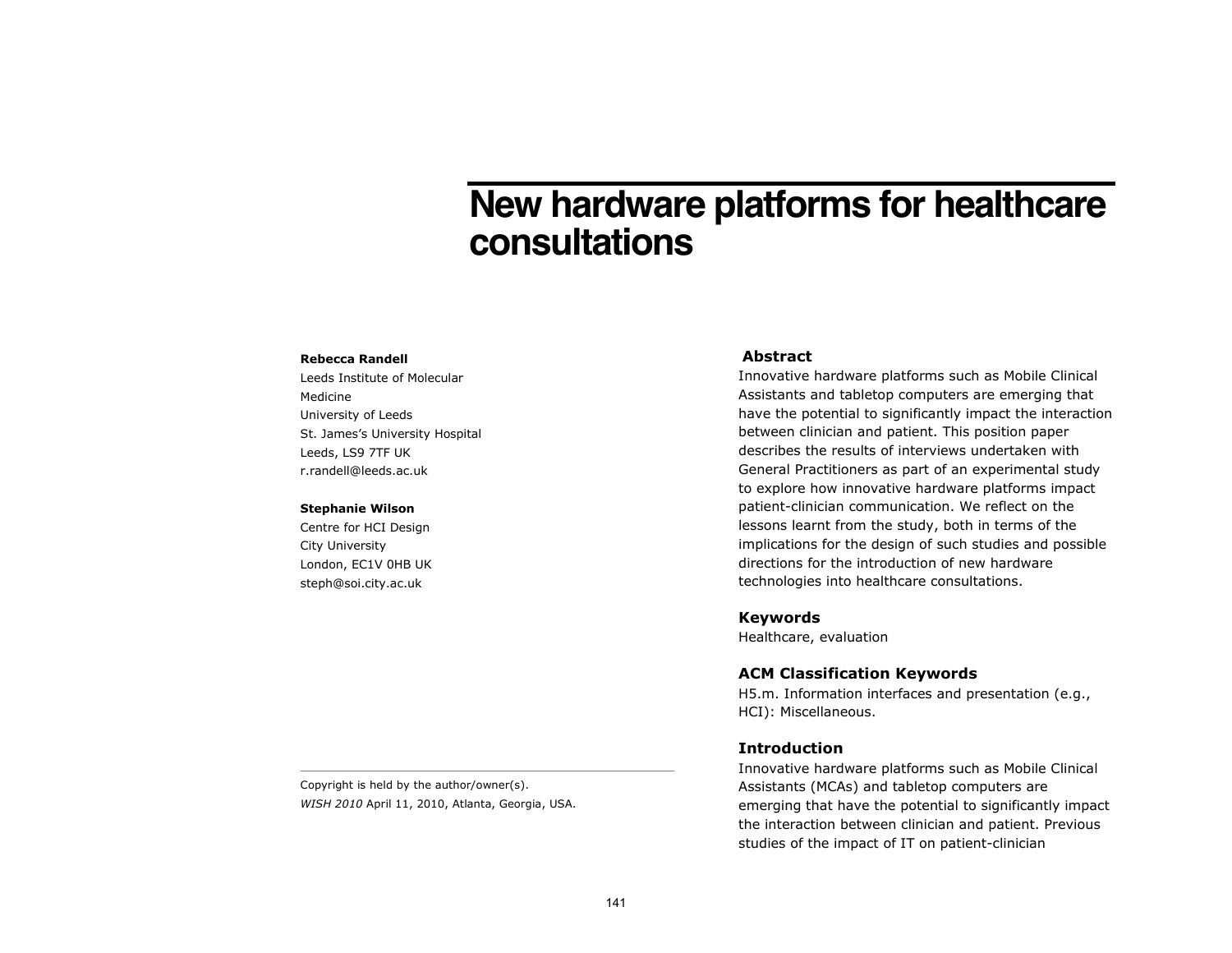communication have focused on interaction around a fixed position desktop computer. What has not been studied is how this coordination and communication is impacted by different hardware platforms. This position paper describes the results of interviews undertaken with General Practitioners (GPs) as part of a pilot experimental study to explore how innovative hardware platforms impact patient-clinician communication.

We begin by presenting the methods of our study. We then describe findings from the interviews, and then reflect on the lessons learnt from the study, both in terms of the implications for the design of such studies and possible directions for the introduction of new hardware technologies into healthcare consultations.

#### **Methods**

Experimental task: GPs participated in simulated consultations with actors as patients presenting with symptoms based on dummy scenarios. The scenarios were developed with the help of a practicing GP. The scenarios were selected to be straightforward, familiar to any GP. All three scenarios were designed to involve a combination of information gathering by the GP and sharing information with the patient. Dummy patient records were developed to support the scenarios. Rather than use an electronic patient record (EPR) system, we created the dummy patient records as spreadsheets in Google docs. We felt that this simple solution would allow us to focus on the impact of the hardware platforms, rather than have the GPs distracted by features of a particular EPR system.

Hardware solutions: We had three hardware solutions, a desktop computer, a Panasonic Toughbook CF-H1

MCA tablet PC with touch screen and stylus input device, and a tabletop computer.

Sample: Our intention was to recruit 9 participants. However, we stopped the pilot study after 3 participants, for reasons discussed below.

Procedure: A within-participant design was used, with each participant using each of the three hardware solutions by participating in three consultations.

Data: The simulated consultations were video-recorded. Once all three consultations were completed, a semistructured interview was conducted, exploring the GPs' perceptions of the different hardware solutions.

Analysis: The video data was analysed using Transana (www.transana.org). The interviews were transcribed and the transcripts indexed in order to identify key themes.

#### **Findings**

Our intention in this position paper is to focus on describing what emerged in the interviews, not to describe what happened within the simulated consultations (this will be reported elsewhere). However, a key feature of all consultations was that none of the GPs recorded patient notes within the consultation, instead choosing to do this afterwards. Our assumption had been that the GPs would make notes within the consultation and we were interested to see how the impact of this on communication between the GP and patient varied according to the hardware used. The GPs also varied significantly in the extent to which they looked up information to share with the patient. This meant that our scenarios provided limited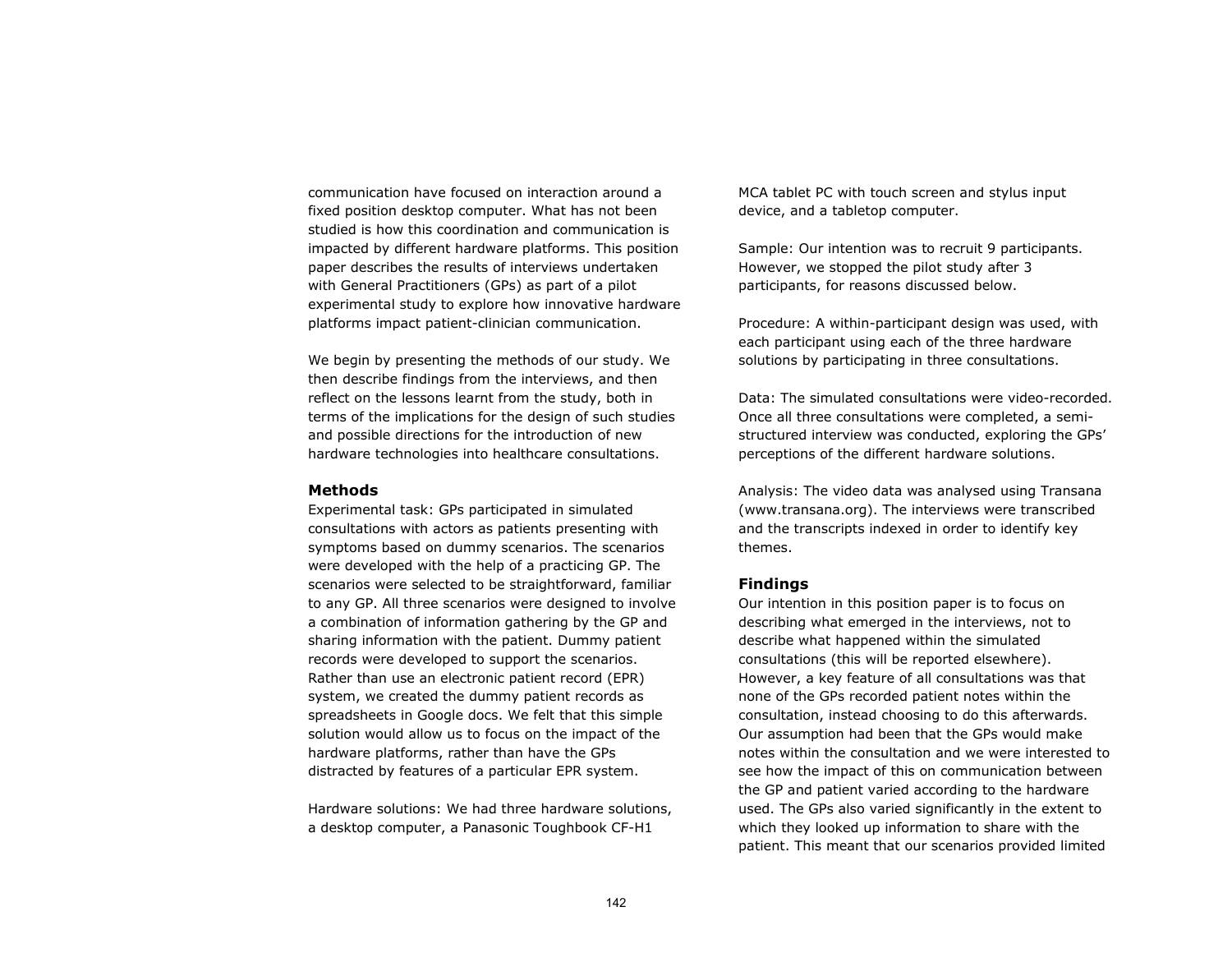opportunity for us to understand the impact on communication. It was for this reason that we chose to stop the experiment after three participants, in order to review our scenarios.

The choice to record notes following the consultation was described by one GP in the following way:

*'There's no point in writing and intruding into the flow of what's going on. [...] what you want to do is get the business of the consultation without interruption.' (GP1)* 

In discussing the use of the computer to look up information to share with the patient, this GP pointed to the fact that 'most consultations are only ten minutes' so that, although he 'might look something up very quickly', opportunities for looking up information within the consultation were limited.

Despite stopping the experiment after three participants, the interviews following the simulated consultations raised interesting issues that have implications for the choice of hardware in healthcare consultations. A key theme, expressed strongly by all three GPs, was a concern over patient confidentiality:

*'If you have family members in the room and a screen of any sort, they can read what's on the screen, sexual history that they're not aware of and all these things they've got up to.' (GP2)* 

While all three GPs liked the larger screen provided by the tabletop computer because of the potential for easily sharing information with the patient, the

consequence for patient confidentiality was raised as an issue:

*'Patients often bring in other people with them so if she brought her mum, her boyfriend, and the last consultation that we'd had was about her contraception or her termination or you know the affair she was having [...] if you're using something that's very display centric then it's going to be much more obvious if you're scrabbling to [...] put the screen saver on.' (GP3)* 

While the MCA was generally unpopular with the GPs, due to difficulties using the stylus and onscreen keyboard/handwriting recognition, the concern for patient confidentiality led one GP to highlight the following advantage of the MCA:

*'It does allow you to [...] position it in a way that you can do it privately, so I quite like that.' (GP1)* 

Another key theme in the interviews was the increased use of IT within GP consultations, something which our scenarios failed to adequately reflect:

*'We print out labels for bottles, we print out request forms for tests [...], we do things like spirometry linked in with the computer, [...] Quality and Outcome Framework checks so that we're constantly referring to things that the computer's reminding us that we have to do, like take the blood pressure or weigh the patient.' (GP1)* 

Such increased use of IT within the consultation led one GP to anticipate a move to multiple screens. Again, the larger screen of the tabletop computer was seen as